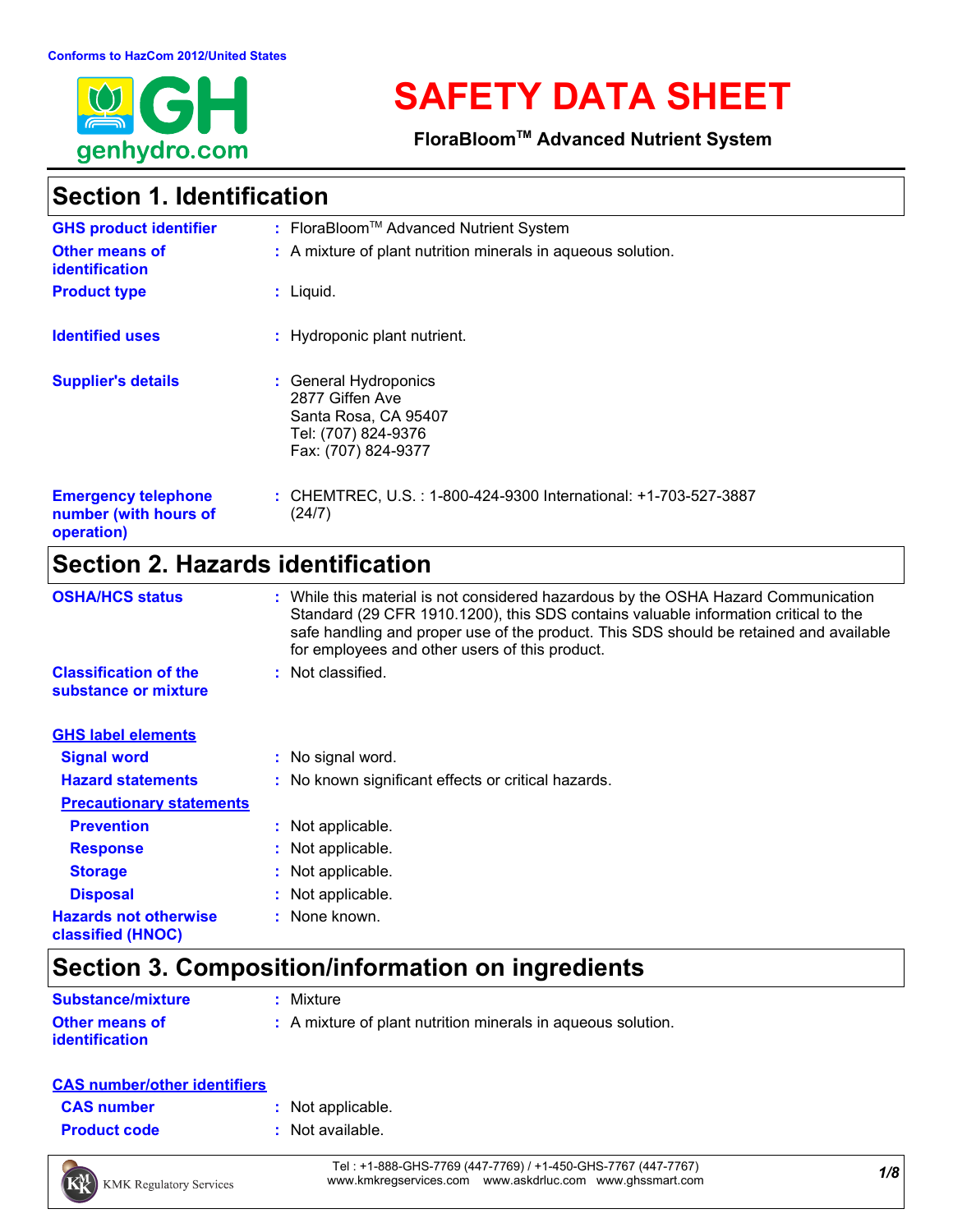

### **Section 3. Composition/information on ingredients**

**There are no ingredients present which, within the current knowledge of the supplier and in the concentrations applicable, are classified as hazardous to health or the environment and hence require reporting in this section. Occupational exposure limits, if available, are listed in Section 8.**

### **Section 4. First aid measures**

#### **Description of necessary first aid measures**

| <b>Eye contact</b>  | : Immediately flush eyes with plenty of water, occasionally lifting the upper and lower<br>eyelids. Check for and remove any contact lenses. Get medical attention if irritation<br>occurs.                                                                    |  |
|---------------------|----------------------------------------------------------------------------------------------------------------------------------------------------------------------------------------------------------------------------------------------------------------|--|
| <b>Inhalation</b>   | : Remove victim to fresh air and keep at rest in a position comfortable for breathing. Get<br>medical attention if symptoms occur.                                                                                                                             |  |
| <b>Skin contact</b> | : Flush contaminated skin with plenty of water. Get medical attention if symptoms occur.                                                                                                                                                                       |  |
| <b>Ingestion</b>    | : Wash out mouth with water. If material has been swallowed and the exposed person is<br>conscious, give small quantities of water to drink. Do not induce vomiting unless<br>directed to do so by medical personnel. Get medical attention if symptoms occur. |  |

#### **Most important symptoms/effects, acute and delayed**

| <b>Potential acute health effects</b>                                                |                                                                                                                                |  |  |  |
|--------------------------------------------------------------------------------------|--------------------------------------------------------------------------------------------------------------------------------|--|--|--|
| <b>Eye contact</b>                                                                   | : No known significant effects or critical hazards.                                                                            |  |  |  |
| <b>Inhalation</b>                                                                    | : No known significant effects or critical hazards.                                                                            |  |  |  |
| <b>Skin contact</b>                                                                  | : No known significant effects or critical hazards.                                                                            |  |  |  |
| <b>Ingestion</b>                                                                     | : No known significant effects or critical hazards.                                                                            |  |  |  |
| <b>Over-exposure signs/symptoms</b>                                                  |                                                                                                                                |  |  |  |
| Eye contact                                                                          | : No known significant effects or critical hazards.                                                                            |  |  |  |
| <b>Inhalation</b>                                                                    | : No known significant effects or critical hazards.                                                                            |  |  |  |
| <b>Skin contact</b>                                                                  | : No known significant effects or critical hazards.                                                                            |  |  |  |
| <b>Ingestion</b>                                                                     | : No known significant effects or critical hazards.                                                                            |  |  |  |
| Indication of immediate medical attention and special treatment needed, if necessary |                                                                                                                                |  |  |  |
| <b>Notes to physician</b>                                                            | : Treat symptomatically. Contact poison treatment specialist immediately if large<br>quantities have been ingested or inhaled. |  |  |  |
| <b>Specific treatments</b>                                                           | : No specific treatment.                                                                                                       |  |  |  |
| <b>Protection of first-aiders</b>                                                    | : No special protection is required.                                                                                           |  |  |  |

**See toxicological information (Section 11)**

# **Section 5. Fire-fighting measures**

| <b>Extinguishing media</b>                           |                                                                 |
|------------------------------------------------------|-----------------------------------------------------------------|
| <b>Suitable extinguishing</b><br>media               | : Use an extinguishing agent suitable for the surrounding fire. |
| Unsuitable extinguishing<br>media                    | : None known.                                                   |
| <b>Specific hazards arising</b><br>from the chemical | : No specific fire or explosion hazard.                         |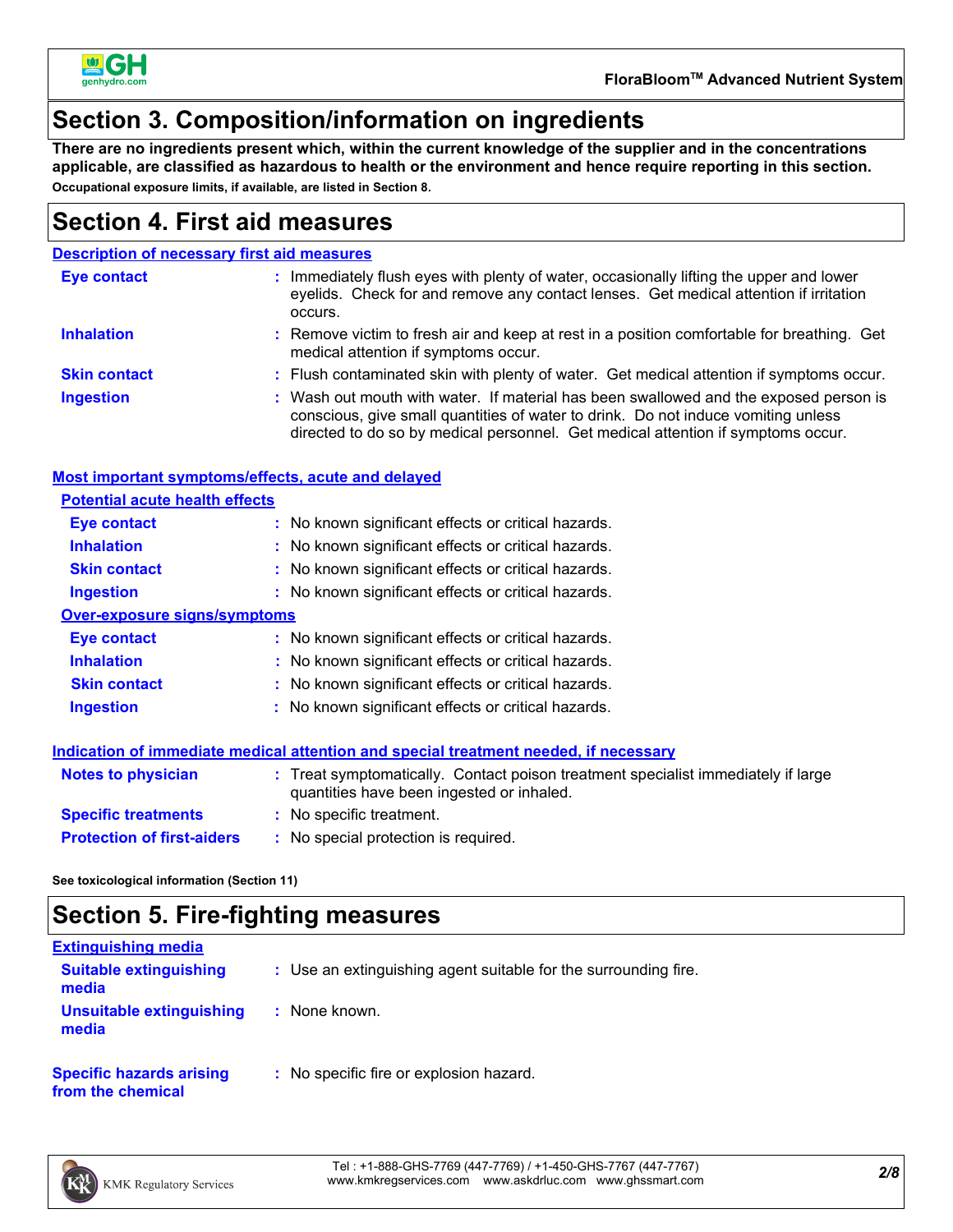

### **Section 5. Fire-fighting measures**

| <b>Hazardous thermal</b><br>decomposition products       | Decomposition products may include the following materials:<br>sulfur oxides<br>phosphorus oxides<br>metal oxide/oxides                                                  |
|----------------------------------------------------------|--------------------------------------------------------------------------------------------------------------------------------------------------------------------------|
| <b>Special protective actions</b><br>for fire-fighters   | : No special measures are required.                                                                                                                                      |
| <b>Special protective</b><br>equipment for fire-fighters | : Fire-fighters should wear appropriate protective equipment and self-contained breathing<br>apparatus (SCBA) with a full face-piece operated in positive pressure mode. |

## **Section 6. Accidental release measures**

**Environmental precautions Personal precautions, protective equipment and emergency procedures :** Avoid dispersal of spilled material and runoff and contact with soil, waterways, drains **:** Put on appropriate personal protective equipment. and sewers. Inform the relevant authorities if the product has caused environmental pollution (sewers, waterways, soil or air). **Methods and materials for containment and cleaning up For non-emergency personnel For emergency responders :** If specialized clothing is required to deal with the spillage, take note of any information in Section 8 on suitable and unsuitable materials. See also the information in "For nonemergency personnel". **Spill** Stop leak if without risk. Move containers from spill area. Prevent entry into sewers, water courses, basements or confined areas. Wash spillages into an effluent treatment plant or proceed as follows. Contain and collect spillage with non-combustible, absorbent material e.g. sand, earth, vermiculite or diatomaceous earth and place in container for disposal according to local regulations (see Section 13). Dispose of via a licensed waste disposal contractor. Note: see Section 1 for emergency contact

### **Section 7. Handling and storage**

#### **Precautions for safe handling**

| <b>Protective measures</b>                                                       | : Put on appropriate personal protective equipment (see Section 8).                                                                                                                                                                                                                                                                                                                                                                                                                                           |  |
|----------------------------------------------------------------------------------|---------------------------------------------------------------------------------------------------------------------------------------------------------------------------------------------------------------------------------------------------------------------------------------------------------------------------------------------------------------------------------------------------------------------------------------------------------------------------------------------------------------|--|
| <b>Advice on general</b><br>occupational hygiene                                 | : Eating, drinking and smoking should be prohibited in areas where this material is<br>handled, stored and processed. Workers should wash hands and face before eating,<br>drinking and smoking. See also Section 8 for additional information on hygiene<br>measures.                                                                                                                                                                                                                                        |  |
| <b>Conditions for safe storage,</b><br>including any<br><i>incompatibilities</i> | : Store in accordance with local regulations. Store in original container protected from<br>direct sunlight in a dry, cool and well-ventilated area, away from incompatible materials<br>(see Section 10) and food and drink. Keep container tightly closed and sealed until<br>ready for use. Containers that have been opened must be carefully resealed and kept<br>upright to prevent leakage. Do not store in unlabeled containers. Use appropriate<br>containment to avoid environmental contamination. |  |

information and Section 13 for waste disposal.

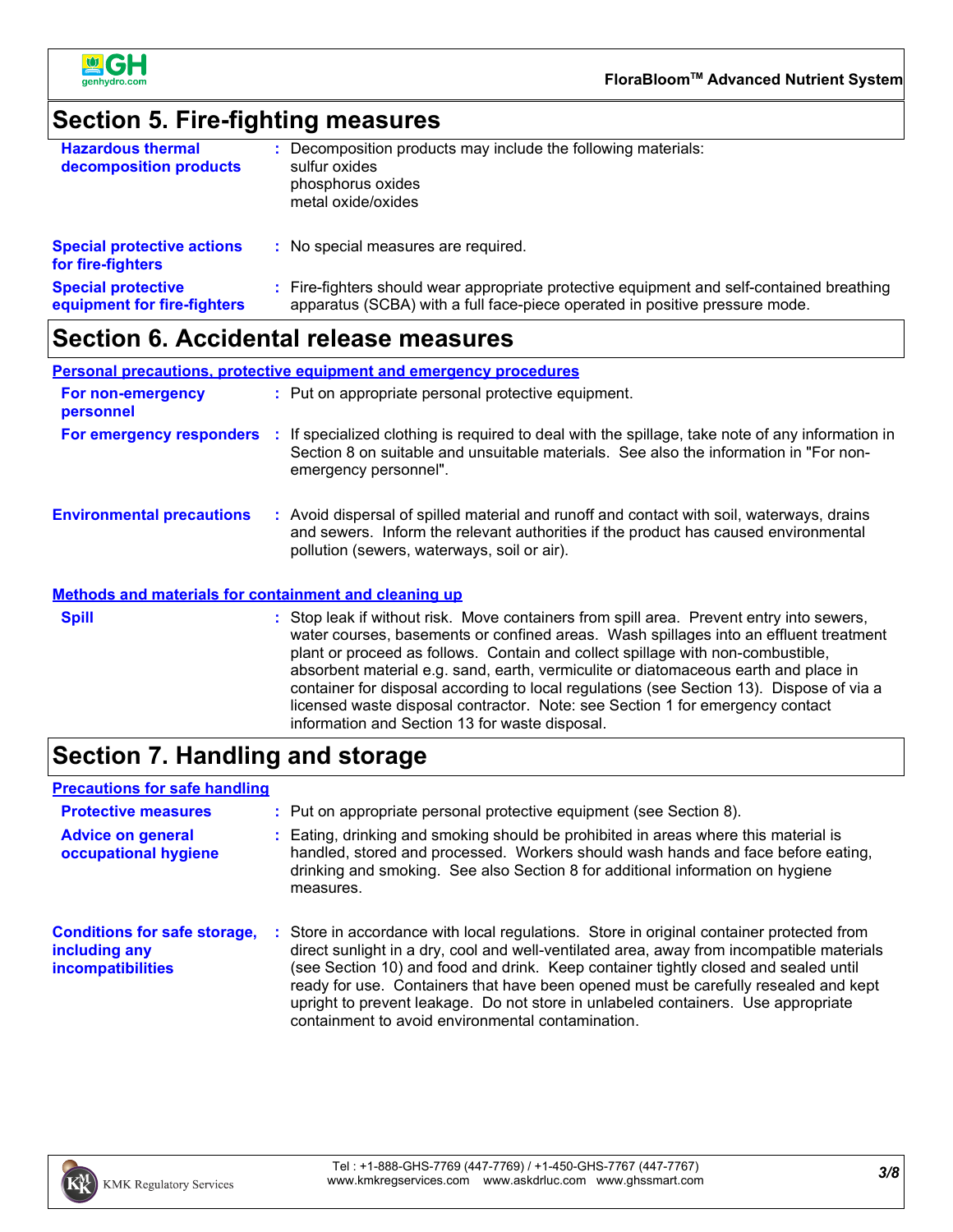

# **Section 8. Exposure controls/personal protection**

| <b>Control parameters</b> |
|---------------------------|
|                           |

#### **Occupational exposure limits**

None.

| <b>Appropriate engineering</b><br><b>controls</b> | : Good general ventilation should be sufficient to control worker exposure to airborne<br>contaminants.                                                                                                                                                       |
|---------------------------------------------------|---------------------------------------------------------------------------------------------------------------------------------------------------------------------------------------------------------------------------------------------------------------|
| <b>Environmental exposure</b><br><b>controls</b>  | : Emissions from ventilation or work process equipment should be checked to ensure<br>they comply with the requirements of environmental protection legislation.                                                                                              |
| <b>Individual protection measures</b>             |                                                                                                                                                                                                                                                               |
| <b>Hygiene measures</b>                           | : Wash hands, forearms and face thoroughly after handling chemical products, before<br>eating, smoking and using the lavatory and at the end of the working period. Ensure<br>that eyewash stations and safety showers are close to the workstation location. |
| <b>Eye/face protection</b>                        | : Safety eyewear complying with an approved standard should be used when a risk<br>assessment indicates this is necessary to avoid exposure to liquid splashes, mists,<br>gases or dusts.                                                                     |
| <b>Skin protection</b>                            |                                                                                                                                                                                                                                                               |
| <b>Hand protection</b>                            | : Chemical-resistant, impervious gloves complying with an approved standard should be<br>worn at all times when handling chemical products if a risk assessment indicates this is<br>necessary.                                                               |
| <b>Body protection</b>                            | : Personal protective equipment for the body should be selected based on the task being<br>performed and the risks involved and should be approved by a specialist before<br>handling this product.                                                           |
| <b>Other skin protection</b>                      | : Appropriate footwear and any additional skin protection measures should be selected<br>based on the task being performed and the risks involved and should be approved by a<br>specialist before handling this product.                                     |
| <b>Respiratory protection</b>                     | : Not required under normal conditions of use.                                                                                                                                                                                                                |

# **Section 9. Physical and chemical properties**

| Liquid.<br>÷.                                   |
|-------------------------------------------------|
| Pink.                                           |
| Odorless.<br>t                                  |
| Not available.<br>t                             |
| : 3.5                                           |
| : $-1^{\circ}$ C (30.2 $^{\circ}$ F)            |
| Not available.                                  |
| Not available.                                  |
| Not available.                                  |
| : Not available.                                |
| $:$ Not available.<br>Lower and upper explosive |
| Not available.                                  |
| Not available.                                  |
| 1.162                                           |
| Soluble in water.                               |
|                                                 |

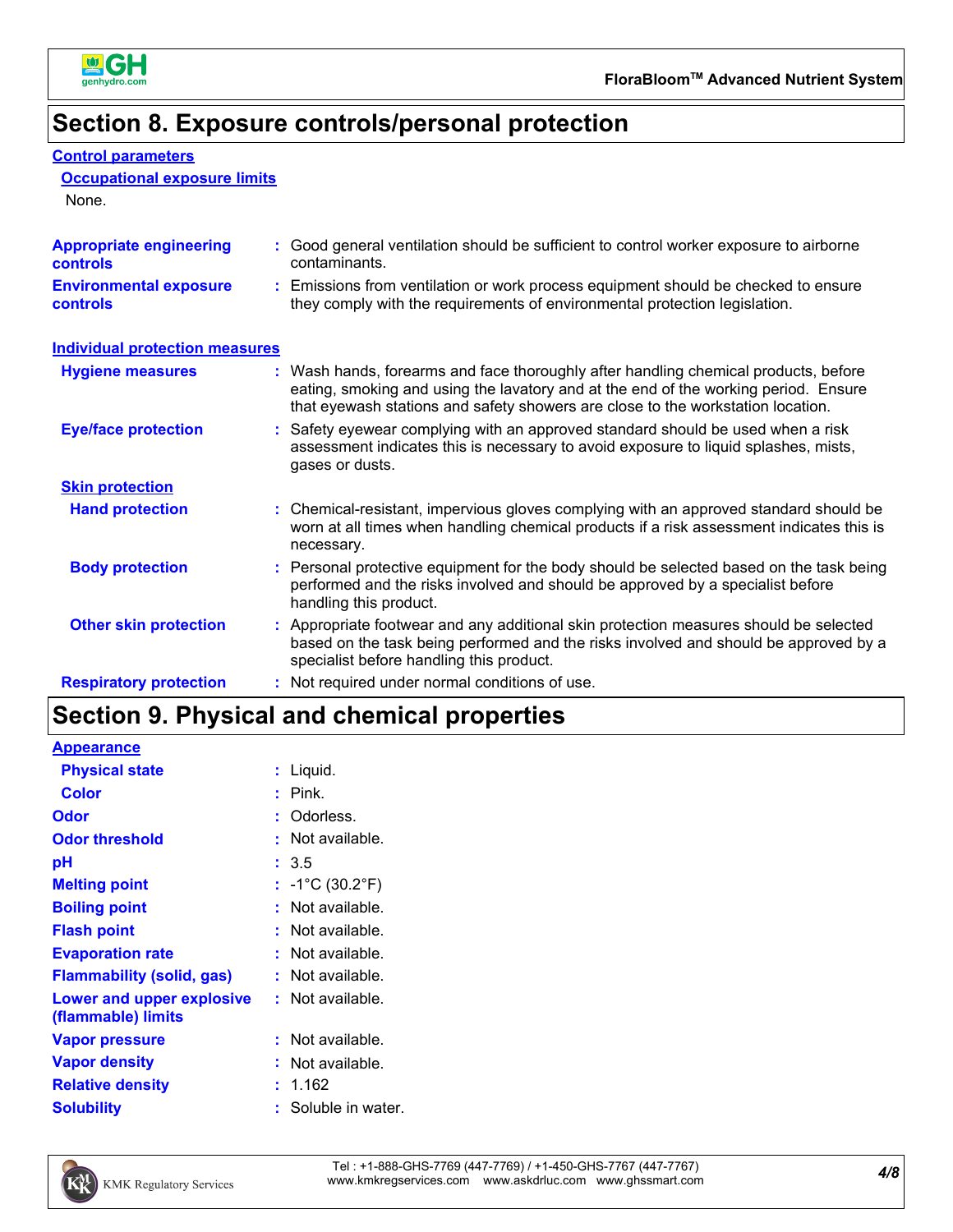

# **Section 9. Physical and chemical properties**

| <b>Partition coefficient: n-</b><br>octanol/water | : Not available. |
|---------------------------------------------------|------------------|
| <b>Auto-ignition temperature</b>                  | : Not available. |
| <b>Decomposition temperature</b>                  | : Not available. |
| <b>Viscosity</b>                                  | : Not available. |
| <b>Volatility</b>                                 | : Not available. |

# **Section 10. Stability and reactivity**

| <b>Reactivity</b>                            | : No specific test data related to reactivity available for this product or its ingredients.              |
|----------------------------------------------|-----------------------------------------------------------------------------------------------------------|
| <b>Chemical stability</b>                    | : The product is stable.                                                                                  |
| <b>Possibility of hazardous</b><br>reactions | : Under normal conditions of storage and use, hazardous reactions will not occur.                         |
| <b>Conditions to avoid</b>                   | : No specific data.                                                                                       |
| <b>Incompatible materials</b>                | : Reactive or incompatible with the following materials: oxidizing materials.                             |
| <b>Hazardous decomposition</b><br>products   | : Under normal conditions of storage and use, hazardous decomposition products should<br>not be produced. |

### **Section 11. Toxicological information**

| Information on toxicological effects                      |                                                       |
|-----------------------------------------------------------|-------------------------------------------------------|
| <b>Acute toxicity</b>                                     |                                                       |
| There is no data available.                               |                                                       |
| <b>Irritation/Corrosion</b>                               |                                                       |
| There is no data available.                               |                                                       |
| <b>Sensitization</b>                                      |                                                       |
| There is no data available.                               |                                                       |
| <b>Carcinogenicity</b>                                    |                                                       |
| There is no data available.                               |                                                       |
| <b>Specific target organ toxicity (single exposure)</b>   |                                                       |
| There is no data available.                               |                                                       |
| <b>Specific target organ toxicity (repeated exposure)</b> |                                                       |
| There is no data available.                               |                                                       |
| <b>Aspiration hazard</b>                                  |                                                       |
| There is no data available.                               |                                                       |
|                                                           |                                                       |
| <b>Information on the likely</b>                          | : Dermal contact. Eye contact. Inhalation. Ingestion. |
| routes of exposure                                        |                                                       |
| <b>Potential acute health effects</b>                     |                                                       |
| <b>Eye contact</b>                                        | : No known significant effects or critical hazards.   |
| <b>Inhalation</b>                                         | : No known significant effects or critical hazards.   |
| <b>Skin contact</b>                                       | : No known significant effects or critical hazards.   |
|                                                           |                                                       |

*5/8* Tel : +1-888-GHS-7769 (447-7769) / +1-450-GHS-7767 (447-7767) www.kmkregservices.com www.askdrluc.com www.ghssmart.com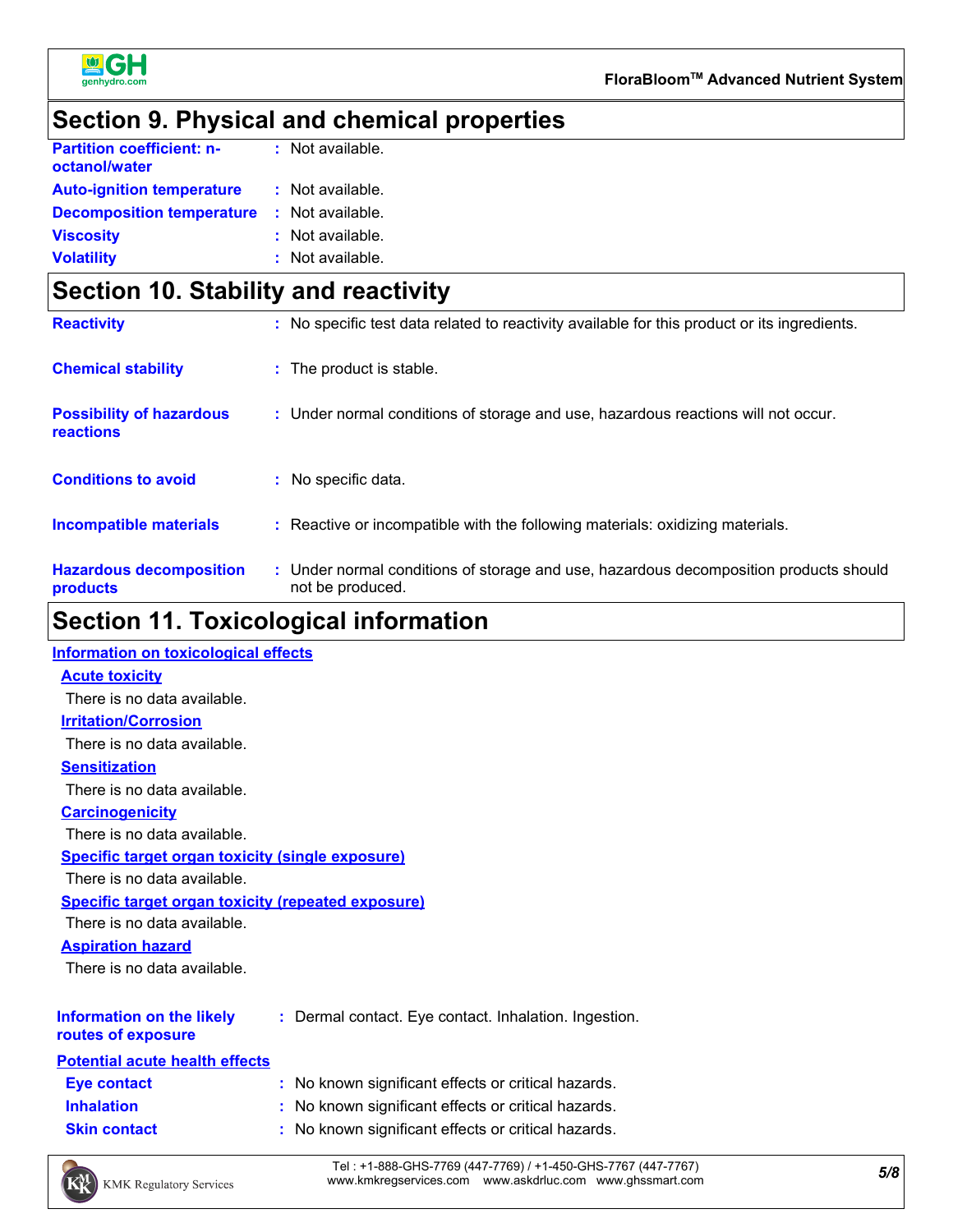

### **Section 11. Toxicological information**

**Ingestion :** No known significant effects or critical hazards.

### **Symptoms related to the physical, chemical and toxicological characteristics**

| <b>Eye contact</b>  | : No known significant effects or critical hazards. |
|---------------------|-----------------------------------------------------|
| <b>Inhalation</b>   | : No known significant effects or critical hazards. |
| <b>Skin contact</b> | : No known significant effects or critical hazards. |
| <b>Ingestion</b>    | : No known significant effects or critical hazards. |

#### **Delayed and immediate effects and also chronic effects from short and long term exposure**

| <b>Short term exposure</b>                   |                                                     |
|----------------------------------------------|-----------------------------------------------------|
| <b>Potential immediate</b><br><b>effects</b> | : No known significant effects or critical hazards. |
| <b>Potential delayed effects</b>             | : No known significant effects or critical hazards. |
| <b>Long term exposure</b>                    |                                                     |
| <b>Potential immediate</b><br>effects        | : No known significant effects or critical hazards. |
| <b>Potential delayed effects</b>             | : No known significant effects or critical hazards. |
| <b>Potential chronic health effects</b>      |                                                     |
| <b>General</b>                               | : No known significant effects or critical hazards. |
| <b>Carcinogenicity</b>                       | : No known significant effects or critical hazards. |
| <b>Mutagenicity</b>                          | : No known significant effects or critical hazards. |
| <b>Teratogenicity</b>                        | : No known significant effects or critical hazards. |
| <b>Developmental effects</b>                 | : No known significant effects or critical hazards. |
| <b>Fertility effects</b>                     | : No known significant effects or critical hazards. |

#### **Numerical measures of toxicity**

**Acute toxicity estimates**

There is no data available.

### **Section 12. Ecological information**

#### **Toxicity**

There is no data available.

#### **Persistence and degradability**

There is no data available.

### **Bioaccumulative potential**

| There is no data available.                             |                                          |
|---------------------------------------------------------|------------------------------------------|
| <b>Mobility in soil</b>                                 |                                          |
| <b>Soil/water partition</b><br><b>coefficient (Koc)</b> | $\therefore$ There is no data available. |

**Other adverse effects** : No known significant effects or critical hazards.

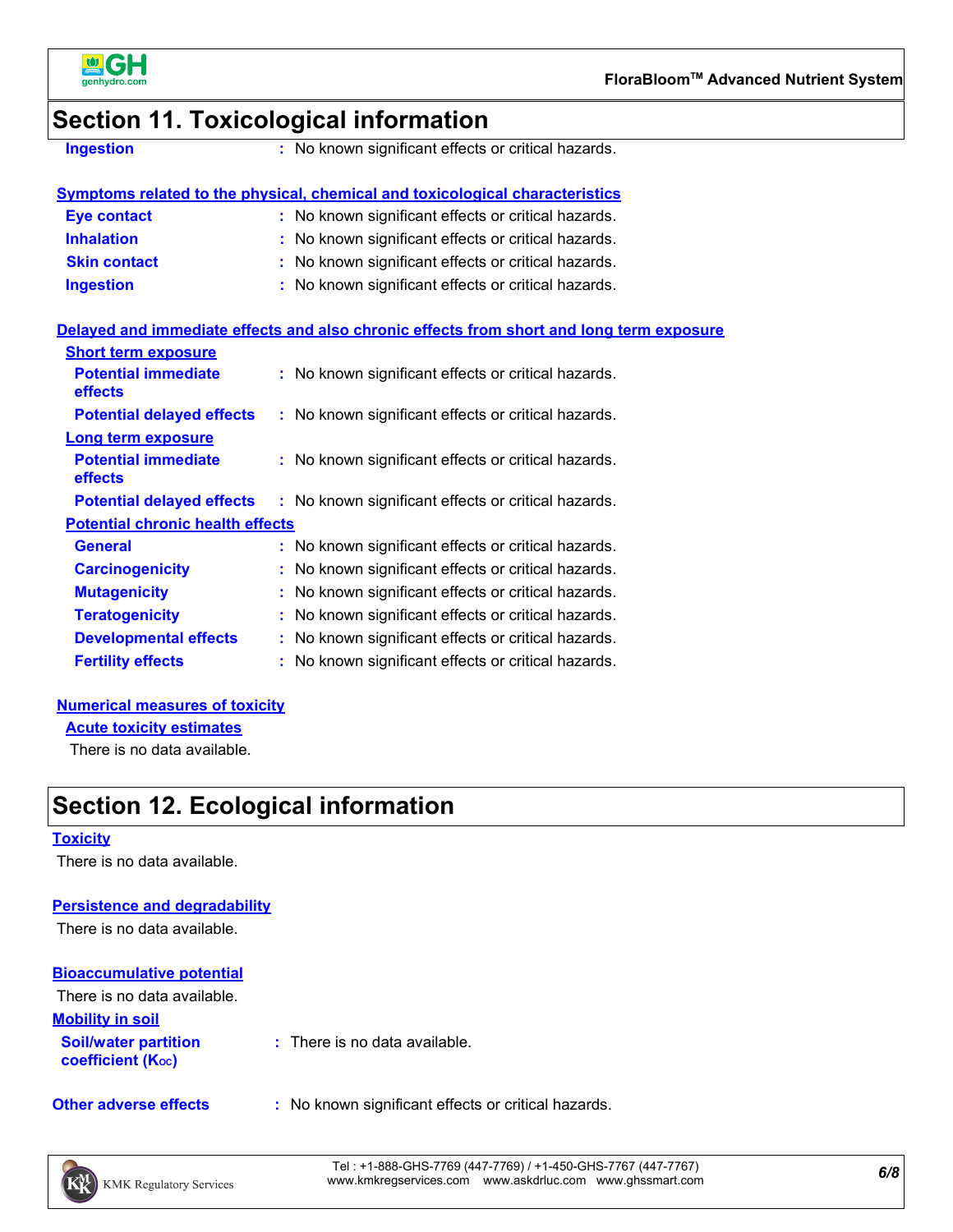

# **Section 13. Disposal considerations**

**Disposal methods :**

The generation of waste should be avoided or minimized wherever possible. Disposal of this product, solutions and any by-products should comply with the requirements of environmental protection and waste disposal legislation and any regional local authority requirements. Dispose of surplus and non-recyclable products via a licensed waste disposal contractor. Waste should not be disposed of untreated to the sewer unless fully compliant with the requirements of all authorities with jurisdiction. Waste packaging should be recycled. Incineration or landfill should only be considered when recycling is not feasible. This material and its container must be disposed of in a safe way. Empty containers or liners may retain some product residues. Avoid dispersal of spilled material and runoff and contact with soil, waterways, drains and sewers.

### **Section 14. Transport information**

|                                      | <b>DOT Classification</b> | <b>IMDG</b>    | <b>IATA</b>              |
|--------------------------------------|---------------------------|----------------|--------------------------|
| <b>UN number</b>                     | Not regulated.            | Not regulated. | Not regulated.           |
| <b>UN proper</b><br>shipping name    |                           |                |                          |
| <b>Transport</b><br>hazard class(es) |                           |                |                          |
| <b>Packing group</b>                 | $\overline{\phantom{a}}$  | -              | $\overline{\phantom{a}}$ |
| <b>Environmental</b><br>hazards      | No.                       | No.            | No.                      |
| <b>Additional</b><br>information     |                           |                |                          |

**AERG :** Not applicable.

**Special precautions for user Transport within user's premises:** always transport in closed containers that are **:** upright and secure. Ensure that persons transporting the product know what to do in the event of an accident or spillage.

**Transport in bulk according to Annex II of MARPOL and the IBC Code :** Not available.

### **Section 15. Regulatory information**

| <b>U.S. Federal regulations</b>                                                   | : TSCA 8(a) CDR Exempt/Partial exemption: Not determined<br><b>United States inventory (TSCA 8b):</b> All components are listed or exempted.<br>Clean Water Act (CWA) 311: Phosphoric acid |
|-----------------------------------------------------------------------------------|--------------------------------------------------------------------------------------------------------------------------------------------------------------------------------------------|
| <b>Clean Air Act Section 112</b><br>(b) Hazardous Air<br><b>Pollutants (HAPS)</b> | : Not listed                                                                                                                                                                               |
| <b>Clean Air Act Section 602</b><br><b>Class I Substances</b>                     | : Not listed                                                                                                                                                                               |